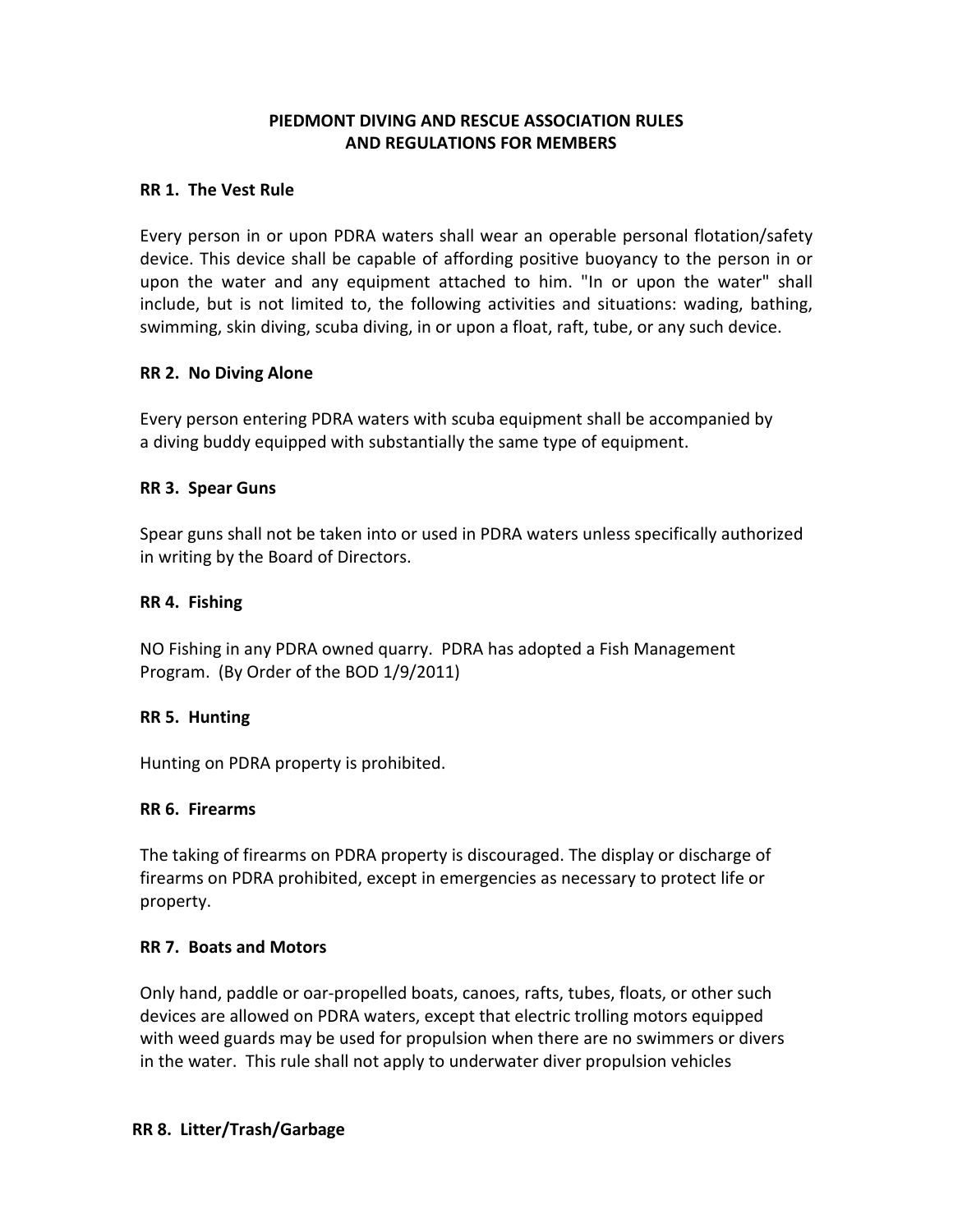PDRA members and guests shall take their litter, trash and garbage with them upon leaving PDRA property. If trash barrels are in place, they shall be used as a "means of last resort." The deliberate dumping or leaving of trash in other than trash barrels and littering are prohibited.

## RR 9. Membership, Members and Guests

A. All persons who desire membership in the PDRA shall make application.

The membership application consists of two separate documents. One is titled "Membership Application and Release" and the other is titled "Statement of Understanding and Waiver." Both of these documents must be completed by the prospective member.

The prospective member will become a full member of the PDRA when his application is processed by the PDRA Membership Secretary and membership card and key are issued.

B. A member shall not take or allow anyone other than the members of his immediate family on PDRA property unless such other persons have signed a PDRA "release", and such signed "release" is in the members possession while such guest is on PDRA property. Family membership shall be only the spouse of a PDRA member and/or dependent children residing in the same household or for whom the member is legally liable. Guests are subject to all PDRA rules and regulations. Members are responsible for the conduct of guests. The privilege of taking guests on PDRA property shall not be abused in numbers or frequency. No member shall take more than 10 guests on PDRA property unless authorized in writing by the Board of Directors, and this privilege may be used one time during a calendar year. A non-member of the PDRA can come as a guest two times in a calendar year.

C. Students with an instructor are guests.

## RR 10. Trespassers

The PDRA Rules and Regulations, leases, insurance policies and common sense require that NO ONE other than PDRA members and their bona fide guest shall occupy PDRA property. To this end, every member shall satisfy himself that every person he encounters on PDRA property is a member of a bona fide guest, and shall take whatever action is necessary to immediately remove all persons other than members and guests from PDRA property.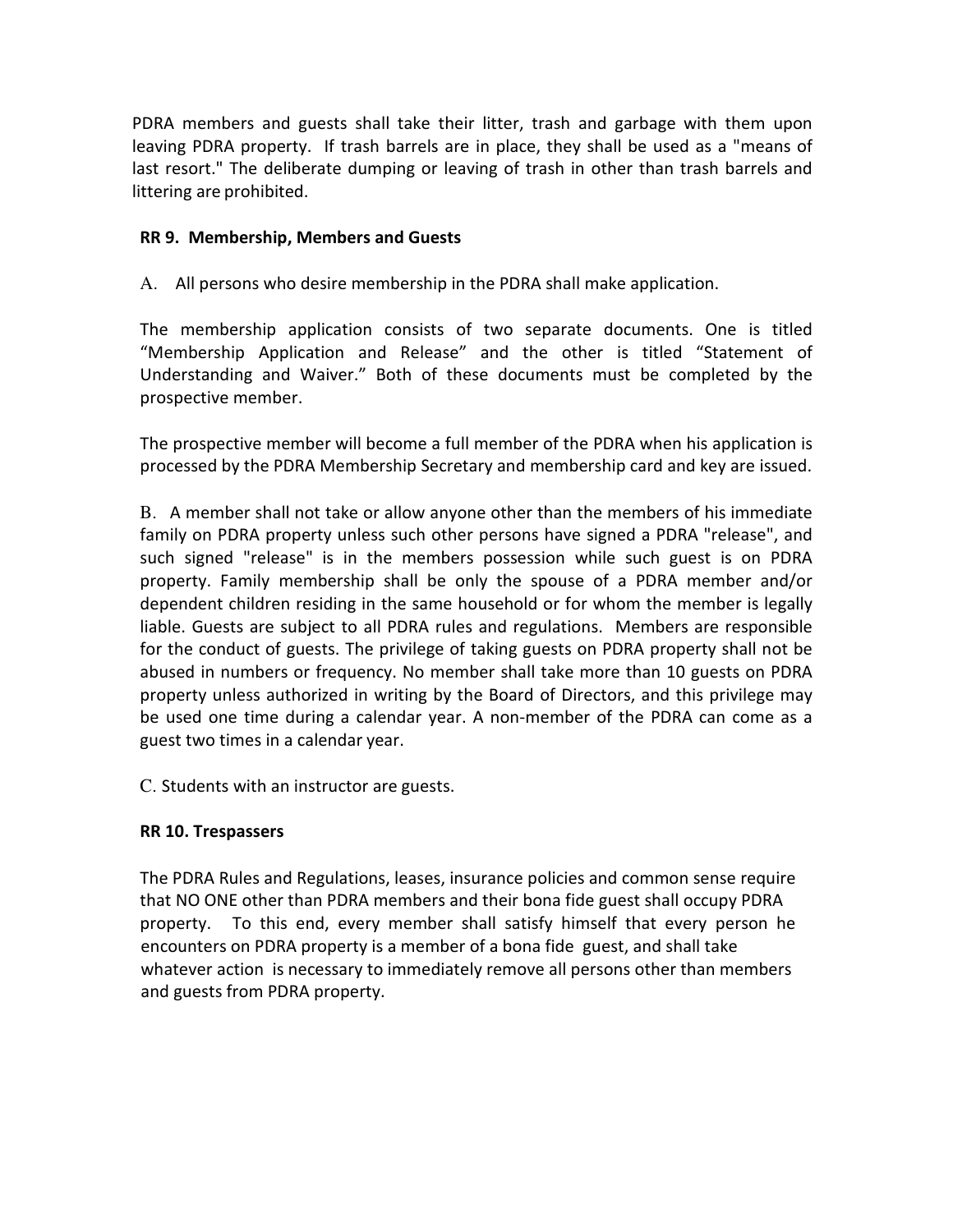## RR 11. Parking

Members and guests shall not park vehicles so as to block gates or water entry areas. Instructors with classes of students and guests shall be certain that neither instructing activities nor vehicles shall impede regular member's free access to parking areas and water entry areas.

#### RR 12. Gates - Fences - Locks - Keys

A. Gates and fences shall be erected and/or maintained as required by Leases, Insurance Policies, and the Board of Directors, and shall not be removed, altered, or destroyed except as authorized by the Board of Directors, or a Quarry Manager.

B. Gates shall be kept locked at all times except for entry and exit, unless a member is stationed at the gate.

C. A member shall report any discrepancy in locks or keys to the responsible Quarry Manager immediately.

#### RR 13. Children

All PDRA leased or owned property (usually water-filled rock quarries) is by their very nature, dangerous places for children to engage in unsupervised play. Therefore, children shall be kept under strict adult supervision at all times to minimize the dangers of drowning, rock slides, falling over the edge, rock throwing, snakebite, etc.

#### RR 14. Pets

Pets are prohibited on PDRA property.

#### RR.15. Reporting Violations

A. Minor Violations: A member observing a minor violation of the PDRA rules shall bring same to the attention of the person committing same. Repeated minor violations shall be treated as a major violation. A minor violation is defined as one that is not likely to endanger life, or property, and does not jeopardize or violate lease agreements or insurance policies.

B. Major Violations: A member observing a major violation of PDRA rules shall bring same to the attention of the person committing same, and further, shall make a timely report of same to the PDRA representative of the club to which said member committing violation belongs, also to the Quarry Manager or a PDRA Officer. The Quarry Manager or PDRA Officer involved shall forward this report to the PDRA